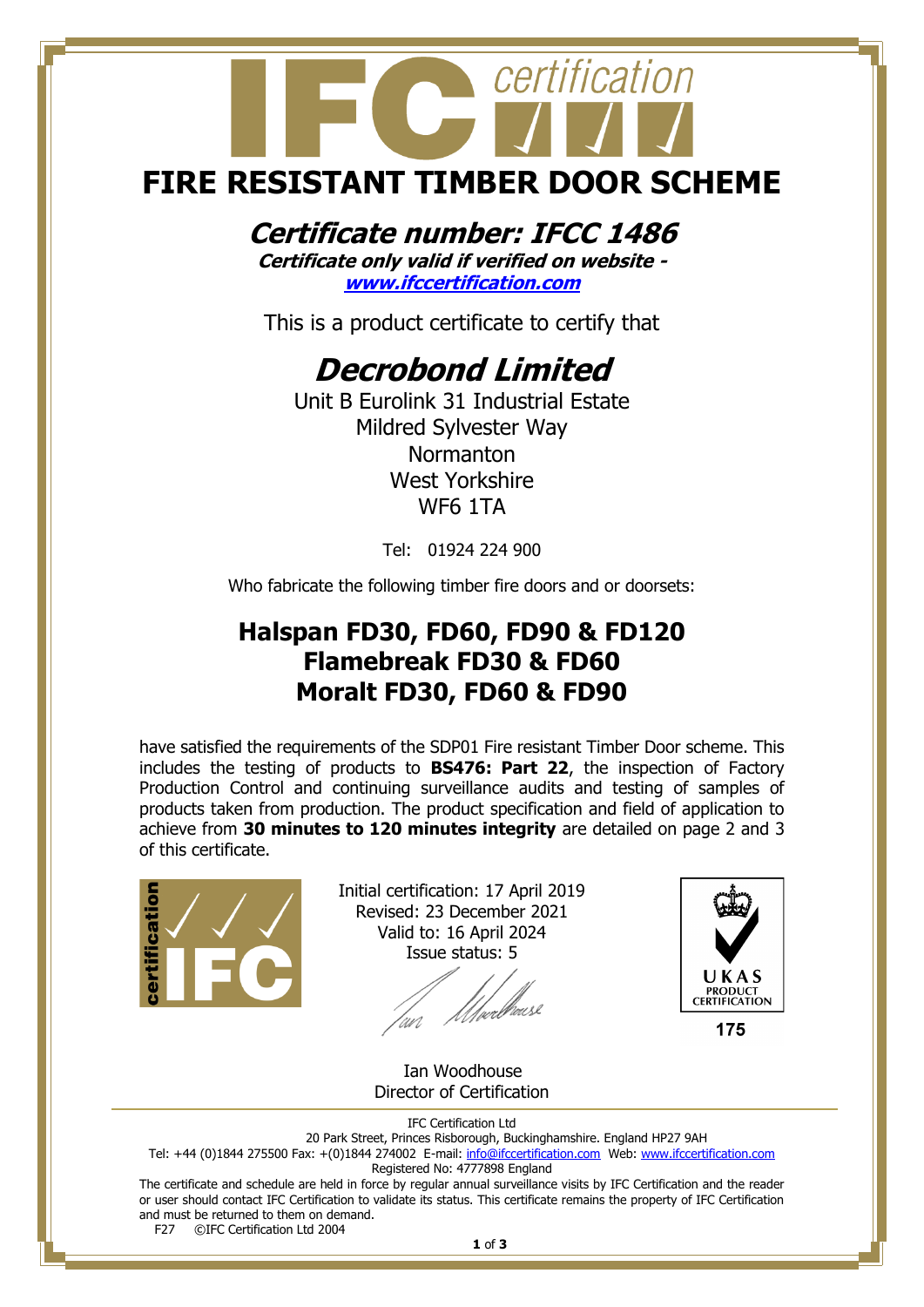

#### **Certificate number: IFCC 1486**

The production of fire resistant timber doorsets are manufactured in accordance with assessment/ test reports referenced within the following table:

| <b>Doorset Description</b> | <b>Fire Rating</b> | <b>Assessment/ Test Report</b> |
|----------------------------|--------------------|--------------------------------|
| Halspan Prima              | <b>FD30</b>        | <b>HS01 IFCA 06166</b>         |
| 30 min Doorsets            |                    |                                |
| Halspan Prima Plus         | FD30               | PAR/15953/01                   |
| 30 min Doorsets            |                    |                                |
| Halspan Prima              | <b>FD60</b>        | <b>HS02 IFCA 06167</b>         |
| 60 min Doorsets            |                    |                                |
| Halspan Prima Plus         | FD60               | IFCA/15953/02                  |
| 60 min Doorsets            |                    |                                |
| Halspan Optima             | FD30               | HS03 PAR/10341/01              |
| 30 min Doorsets            |                    |                                |
| Halspan Optima             | <b>FD60</b>        | HS04 PAR/10341/02              |
| 60 min Doorsets            |                    | <b>FEA F01205</b>              |
| Halspan                    | FD90               | HS05 PAR/10513/01              |
| 90 min Doorsets            |                    |                                |
| Halspan Prima Plus         | FD90               | PAR/17519/01                   |
| 90 min Doorsets            |                    |                                |
| Halspan                    | FD120              | HS06 PAR/10513/02              |
| 120 min Doorsets           |                    |                                |
| Halspan Prima Plus         | FD120              | PAR/17519/02                   |
| 120 min Doorsets           |                    |                                |
| Halspan 30 Panelled        | FD30               | FEA/F97097                     |
| Prima/Optima               |                    |                                |
| 30 min Doorsets            |                    |                                |
| Halspan 60 Panelled Prima  | <b>FD60</b>        | <b>Chilt A01015</b>            |
| 60 min Doorsets            |                    |                                |
| Flamebreak 30              | FD30               | FEA/F98164                     |
| 30 min Doorsets            |                    |                                |
| Flamebreak 60              | <b>FD60</b>        | Chilt/A02141                   |
| 60 min Doorsets            |                    |                                |
| FireSound 44mm             | FD30               | BMT/CNAF14274                  |
| 30 min Doorsets            |                    |                                |
| FireSmoke 44-54mm          | FD30               | Chilt/A13058                   |
| 30 min Doorsets            |                    |                                |
| FireSmoke 54 mm            | <b>FD60</b>        | Chilt/A13059                   |
| 60 min Doorsets            |                    |                                |
| FireSound 54mm             | FD30 & FD60        | WF409922                       |
| 30 & 60 min Doorsets       |                    |                                |
| FireSound 59mm             | FD30, FD60 & FD90  | WF409923                       |
| 30, 60 & 90 min Doorsets   |                    |                                |

The certificate and schedule are held in force by regular annual surveillance visits by IFC Certification and the reader or user should contact IFC Certification to validate its status. This certificate remains the property of IFC Certification and must be returned to them on demand.<br>F27 ©IFC Certification Ltd 2004

©IFC Certification Ltd 2004